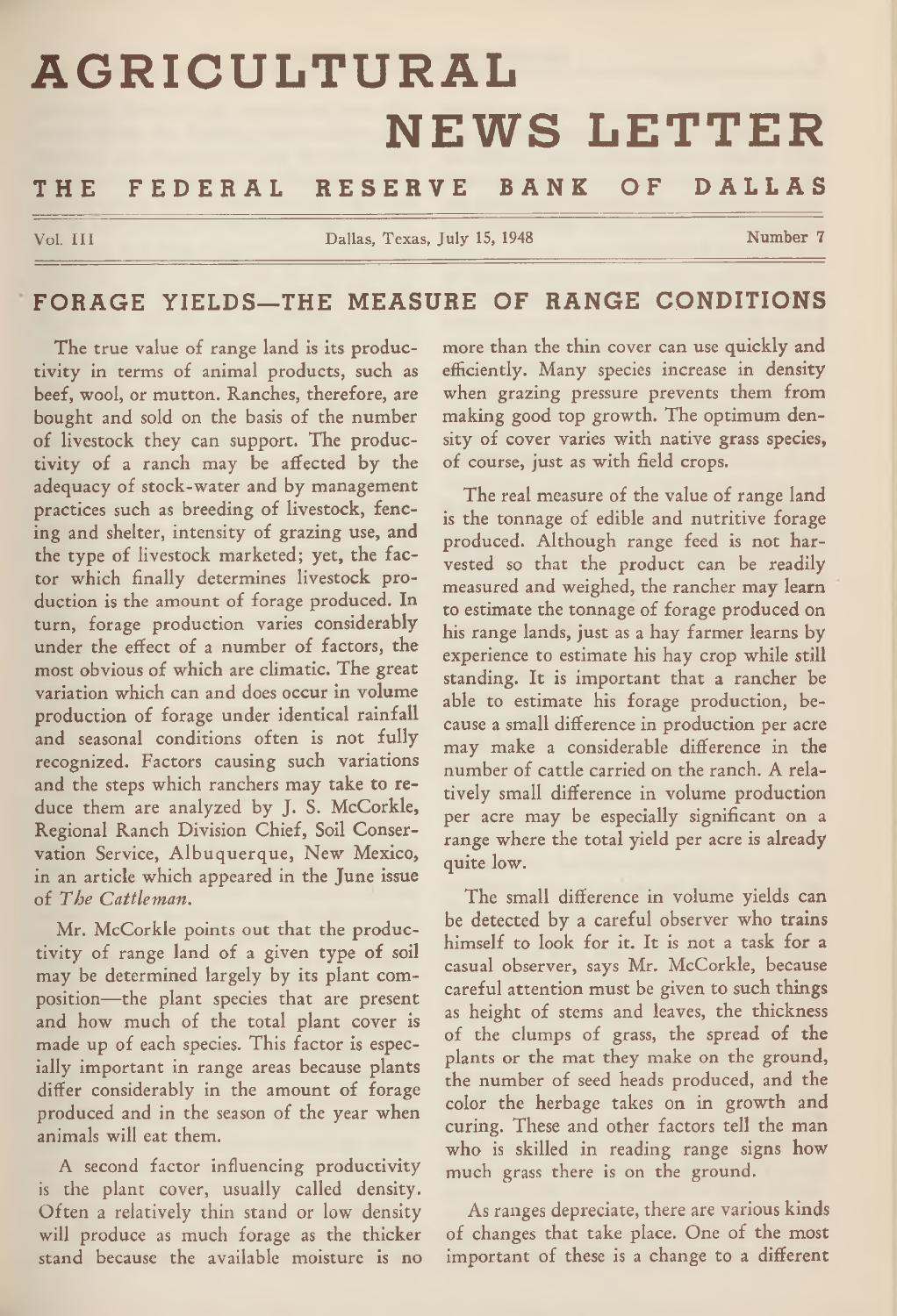type of plant cover. A shift from one species of grass which is edible and nutritious to another similar in appearance but of little or no feed value is likely to occur where ranges are overgrazed. Such changes are not so apparent, but they may cause considerable loss in volume of production.

The evident differences in the volume of forage on areas of range with the same apstudy by Soil Conservation Service technicians to measure the differences and to determine the significance of such variations in terms of the carrying capacities of various ranges. Some results of studies which were made in New Mexico are presented by Mr. McCorkle to illustrate several important points in considering volume of forage as a measure of range values. The results of these studies are applicable to all range areas of the Southwest.

The results obtained from one study which was made of two adjacent pastures separated only by a wire fence are typical. There was **a** decided difference in the plant cover on opposite sides of the fence. Blue grama and western wheatgrass made up most of the vegetation. Three-quarters of the total cover on the better range was western wheatgrass and one-quarter was blue grama. The density of plant cover was only slightly greater on the better pasture. Clipped two inches above ground, the better range yielded 1,055 pounds per acre, while the range in poor condition yielded only 404 pounds of grass, or a little less than one-half as much available forage. The difference in yield per acre was enough to maintain one cow for a month in winter or to provide a month's good green grazing for a yearling.

Such results are significant in that the increase in volume production of forage accompanied increased value of the grass plants. The better ranges studied were making good use of the moisture and producing a greater tonnage of forage. Comparing results of studies made by the SCS, Mr. McCorkle says that it appears that a change in composition of plant cover would not affect this difference in the ability of plants to respond to favorable weather factors. It is stated, however, that under normal rainfall the yield differences observed might have been less. Furthermore, these differences may to some degree reflect past grazing practices. It seems evident, he says, that failure on the part of the operator of the "poor" range to note and be guided by the needs of the forage plants, especially the need of maintaining sufficient growth for survival, resulted in a marked decline in pounds of forage produced on the range. The wide variation in forage production between the two pastures mentioned above is sufficient to point out the importance of adjusting management practices to get the higher yield.

The fact that good management on ranges can more than double the tonnage of forage is food for thought for southwestern range operators, says Mr. McCorkle, especially when the management involves no outlet of cash —only stocking, so as to leave a generous residue of litter, and practicing some deferred summer use. Handling the range in such a manner is like leaving one dollar on the range this year to make two next year. Mr. Mc-Corkle's conclusion is that, "It is just good business to be generous with the range."

## FARM MANAGEMENT

#### **Controlling Root Rot in the Blacklands**

Root rot occurs almost entirely on a black, waxy upland soil which has been in cotton for a long time. In the Blacklands of Texas, farmers sometimes say that a tract of land "dies cotton," meaning that the soil-borne disease likely will thwart any attempt to grow a cotton crop. In an article prepared on this subject by William R. Elder, Survey Supervisor, Soil Conservation Service, Temple, Texas, and published in the May 29 issue of *The Cotton Gin and Oil Mill Press,* the character of root rot is defined and some suggestions offered for its control. According to Mr. Elder, root rot is a fungous disease that lives in the soil and attacks tap rooted plants. Cotton, the most prominent tap rooted plant in the Blacklands, has suffered the greatest damage. Fibrous rooted plants—corn, small grains, sorghum, and prairie grasses—are not affected by the disease or do not promote its growth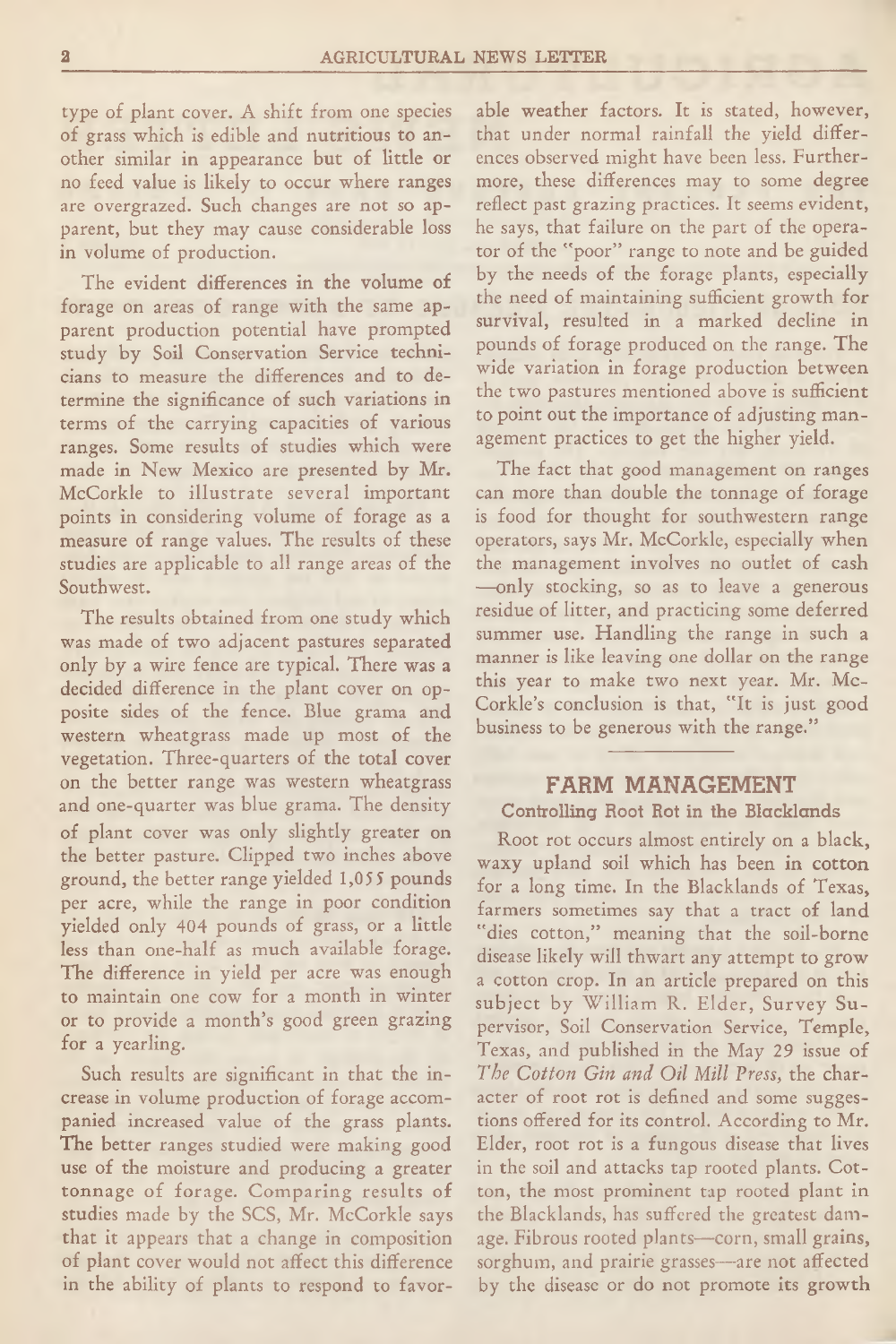or spread. In the past, growing root-rot resistant plants has been the only sound means of using the Blacklands after the disease has made cotton growing unprofitable. After a few years in the resistant crops, the land again could support cotton for a time.

In the past few years, according to Mr. Elder, soil conservation districts have encouraged the use of vetch and Austrian winter peas in the Blacklands. These crops provide winter covering to prevent erosion and are turned under in the spring to add organic matter and nitrogen to the soil. More recently, Hubam clover has been used to provide grazing, profitable seed production, and soil improvement. Cotton planted on Blacklands following crops of these soil improving legume plants plowed into the soil was almost free of root rot. Experiments have shown that Hubam clover turned under preceding a cotton crop will reduce cotton losses due to root rot as much as 85 per cent. About three crops of Austrian winter peas and vetch must be turned under to reduce root rot to that same degree.

#### **Treatment for Coccidiosis**

Coccidiosis, a disease which in some areas causes more deaths among chicks from 5 to 14 weeks of age than all others combined, can be effectively and economically controlled by properly mixing sulphur and charcoal with the chicks' feed, according to the Louisiana Agricultural Extension Service. This method, which was developed in several years' research at the Louisiana Agricultural Experiment Station, was used by 79 demonstrators in 11 Louisiana parishes last year in managing 11,968 chicks with a loss of less than two percent from coccidiosis. For control of this disease, it is recommended that chicks be kept in the brooder or the brooder house until they are six to seven weeks of age. The brooder should be kept dry and clean. Three or four days before the chicks are to be turned out on the ground—but in no case before they are six weeks of age—one should begin feeding flowers of sulphur and No. 10 hardwood charcoal by thoroughly mixing five pounds of each with eyery 100

pounds of the chicks' mash. Feeding at this rate should be continued until the chicks have been on the ground for three or four days, which will be about a week after the sulphur and charcoal were started. At that time the chicks should be on grain in addition to their mash. This will require two feeders—one for mash containing five percent charcoal and one for the grain. If the chicks are kept on an all-mash feed, the amounts of sulphur and charcoal in every 100 pounds of mash should be reduced to  $2\frac{1}{2}$  pounds each. Feeding at this rate should be continued until the chicks are 12 to 14 weeks of age, at which time the use of sulphur and charcoal may be discontinued.

#### **2, 4-D Dust in Weed Killing Flights Prohibited**

Dusting of weed-killing 2,4-D dusts from airplanes has been prohibited by D. W. Rentzer, administrator of the CAA, at the request of the Department of Agriculture, following many complaints that drifting dust had injured cotton and other broadleafed crops. When waivers are issued to operators using aircraft for dusting or spraying, a special provision will be included which will prohibit the use of 2,4-D in dust form. The restriction will not apply to 2,4-D sprays or to insecticide and fungicide dusts such as are used to destroy the boll weevil and specific plant diseases.

## FARM PRICES

#### **New Support Prices Announced**

A program to support the price of 1948 crop rice at 90 percent of parity as of August 1, 1948, was announced recently by the United States Department of Agriculture. Non-recourse loans will be made available by the Commodity Credit Corporation to producers and associations of producers, from time of harvest through December 31, 1948, on rough rice stored on farms and in approved warehouses. The loans will mature on April 30, 1949, or earlier upon demand from the farmer.

CCC non-recourse loans, at \$5.00 per cwt. for sound dry edible beans and \$3.50 per cwt.